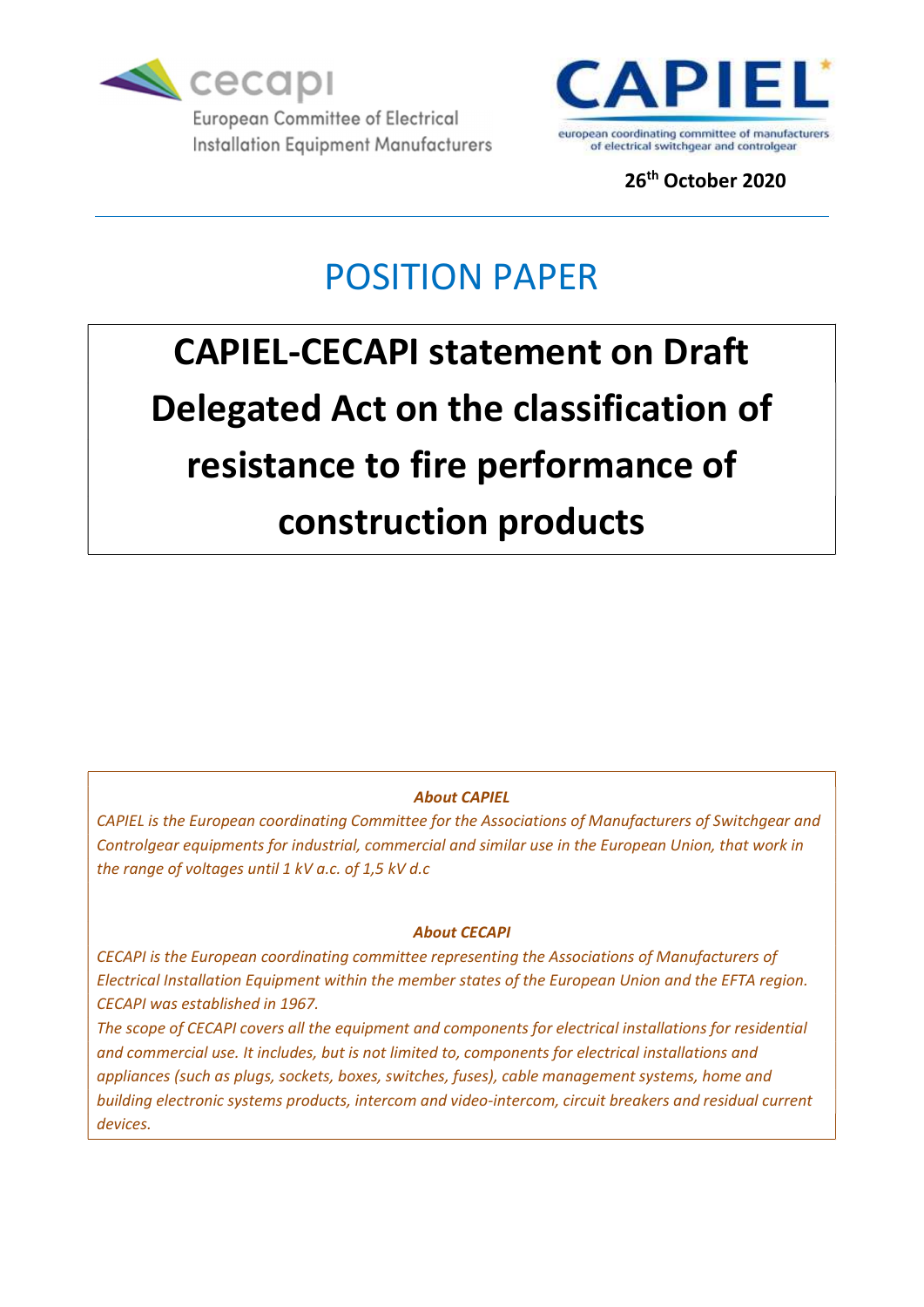

**European Committee of Electrical Installation Equipment Manufacturers** 



CAPIEL and CECAPI have analyzed the draft delegated Act on the review of the resistance to fire classification (AGF 03-2) in the regulatory framework for construction products, conducted a EU wide survey and has come to following position:

In chapter 6. Products to be used within services, it is written, among other products, that it applies to low voltage switchgear and controlgear.

#### 6. Products to be used within services

| Applies to<br>power, control and communication cables; cable management systems providing support<br>for cables; fire protective systems for cables and associated components; low voltage |                                                                                                                                  |    |    |    |    |    |     |     |  |  |  |
|--------------------------------------------------------------------------------------------------------------------------------------------------------------------------------------------|----------------------------------------------------------------------------------------------------------------------------------|----|----|----|----|----|-----|-----|--|--|--|
|                                                                                                                                                                                            | switchgear and controlgear                                                                                                       |    |    |    |    |    |     |     |  |  |  |
| Standard                                                                                                                                                                                   | EN 13501-6 (BG suggests EN 50200 and prEN 50577)                                                                                 |    |    |    |    |    |     |     |  |  |  |
| Classification:                                                                                                                                                                            |                                                                                                                                  |    |    |    |    |    |     |     |  |  |  |
| P                                                                                                                                                                                          | 15                                                                                                                               | 20 | 30 | 45 | 60 | 90 | 120 | 180 |  |  |  |
| <b>Notes</b>                                                                                                                                                                               |                                                                                                                                  |    |    |    |    |    |     |     |  |  |  |
|                                                                                                                                                                                            |                                                                                                                                  |    |    |    |    |    |     |     |  |  |  |
| Applies to                                                                                                                                                                                 | small diameter power, control and communication cables<br>(<20 mm diameter and with conductor sizes $\leq$ 2.5 mm <sup>2</sup> ) |    |    |    |    |    |     |     |  |  |  |
| Standard                                                                                                                                                                                   | EN 13501-6 (BG suggests EN 50200 and prEN 50577)                                                                                 |    |    |    |    |    |     |     |  |  |  |
| Classification:                                                                                                                                                                            |                                                                                                                                  |    |    |    |    |    |     |     |  |  |  |
| <b>PH</b>                                                                                                                                                                                  | 15                                                                                                                               | 20 | 30 | 45 | 60 | 90 | 120 | 180 |  |  |  |
| <b>Notes</b>                                                                                                                                                                               |                                                                                                                                  |    |    |    |    |    |     |     |  |  |  |

Considering the definition of "low voltage switchgear and controlgear":

"Electric equipment intended to be connected to an electric circuit for the purpose of carrying out one or more of the following functions: protection, control, isolation, switching (Based on internationally agreed definition IEV 826-16-03)",

low voltage switchgear and controlgear are in the scope of CECAPI and CAPIEL

An EU wide market survey on fire resistance (fire resistance defined as the ability of a component or system to perform their intended functions under fire exposure) carried out by CECAPI, has shown that all questioned EU member states are using harmonized rules and requirements regarding low voltage switchgears and controlgears used for safety circuits.

The synthesis of the survey pointed out, amongst other things, that the requirements on fire resistance apply specifically to safety circuits:

- It is required that these safety circuits remain operational under fire exposure for a certain time to be able to supply for example smoke extractors and help the rescue services.
- According to installation rules, regulations and guidance implemented in a majority of European member states, switchgear and controlgear used to supply safety circuits have to be installed in a specific area taking into consideration fire